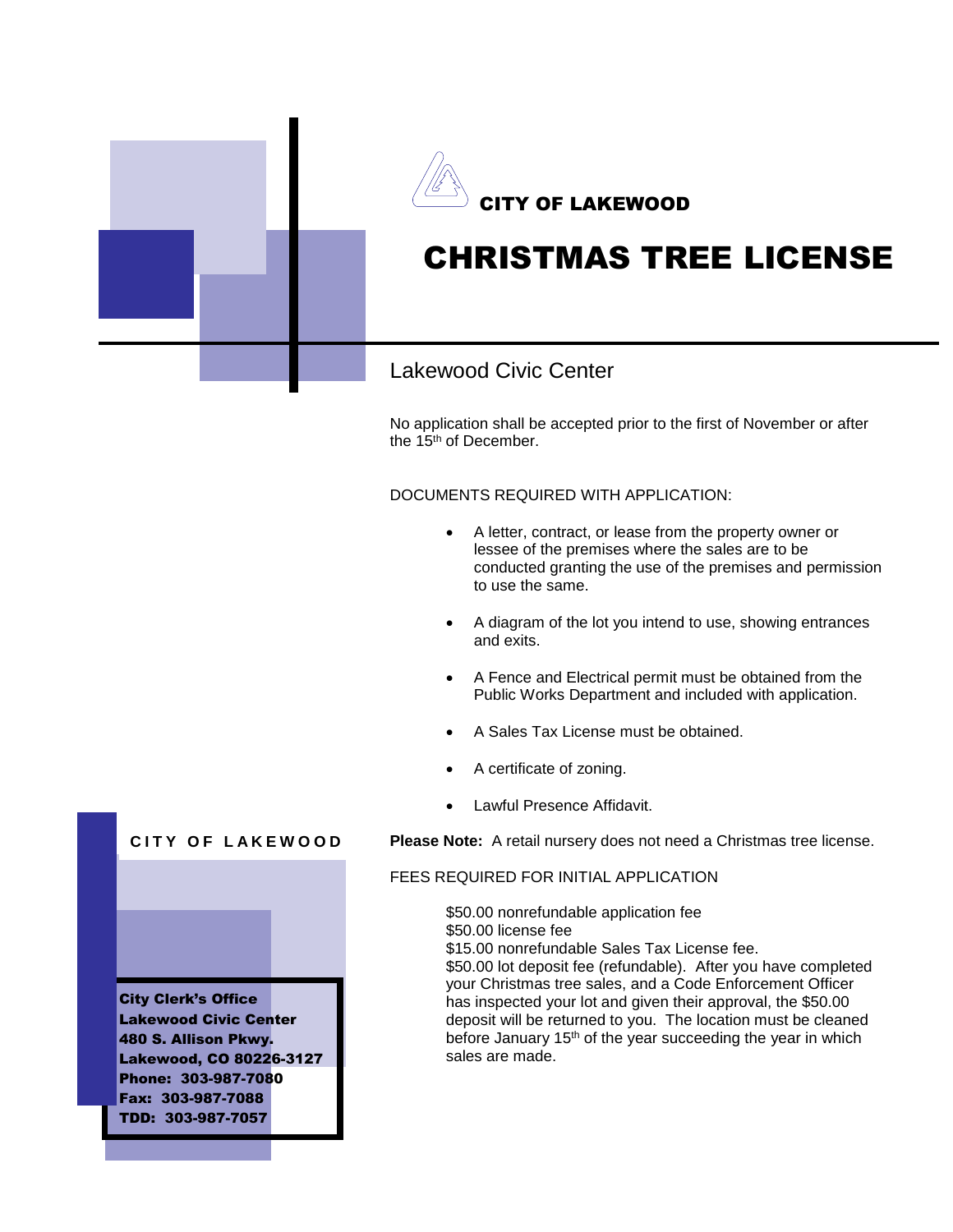# APPROVAL OF PERMIT

After completion of the application, it is routed to Code Enforcement for their approval. This routing process may take up to 10 days. You will be notified by this office of approval or denial.

# TERM OF LICENSE

The license shall be issued to be effective the day following Thanksgiving and shall expire on December 31<sup>st</sup> of each year.

If you have any questions regarding a permit for a Christmas tree license, please call the City Clerk's Office at 303-987-7080.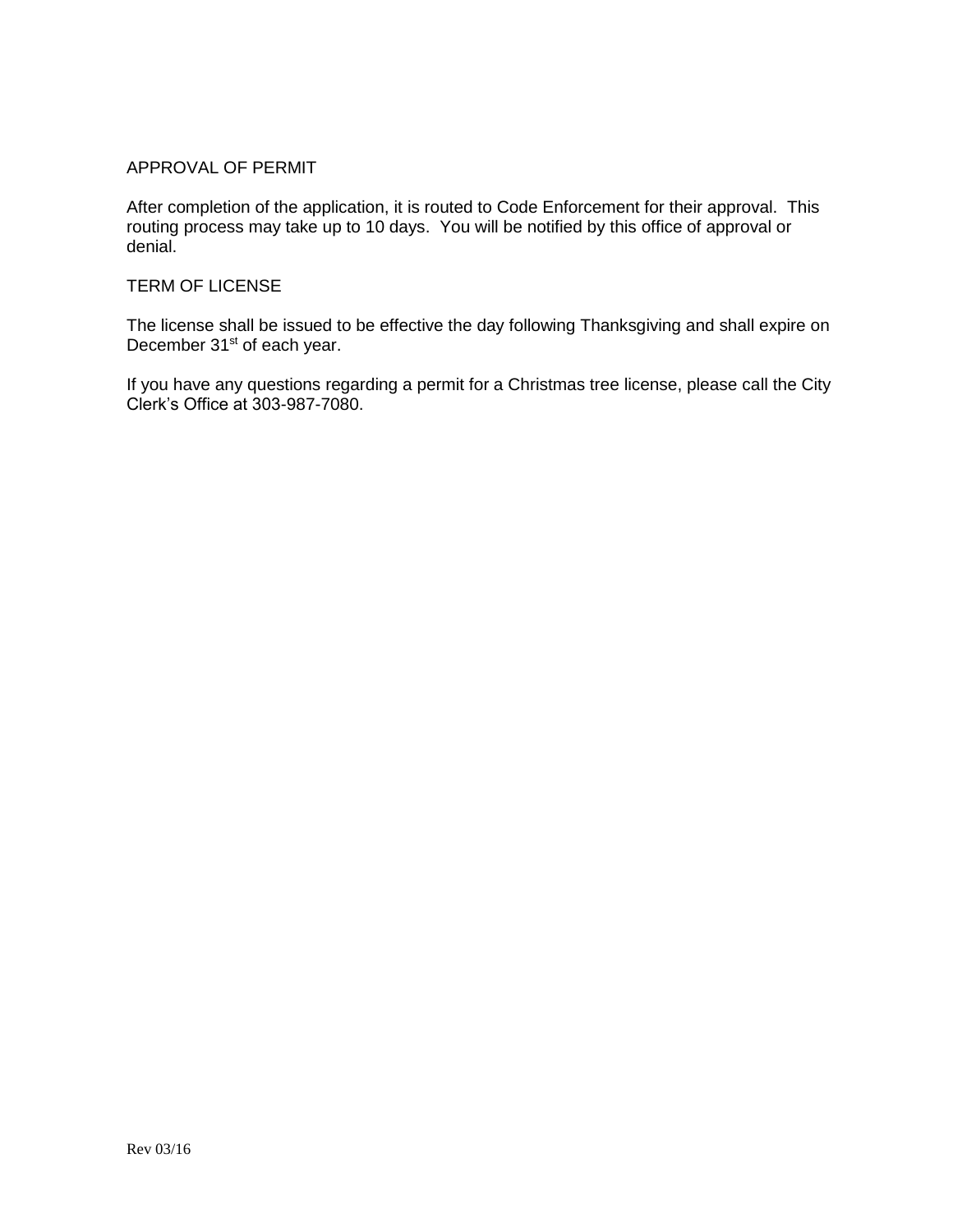# **CITY OF LAKEWOOD CHRISTMAS TREE LICENSE APPLICATION**

| Is applicant the on-site manager, if not, list name(s), address and phone number.                      |
|--------------------------------------------------------------------------------------------------------|
| List officer or other person in organization who will be responsible for compliance with Chapter 5.08, |
| Name and address of owner/lessee of property: __________________________________                       |
| Name, address, and phone number of suppliers from whom you will purchase Christmas trees: ______       |
| ,我们也不会有什么。""我们的人,我们也不会有什么?""我们的人,我们也不会有什么?""我们的人,我们也不会有什么?""我们的人,我们也不会有什么?""我们的人                       |
| Dates and hours when you will sell Christmas trees: _____________________________                      |
| Names and addresses of all persons who will be in charge of the actual sale of Christmas trees: _____  |
| Email address (if you wish to have permit emailed to you):                                             |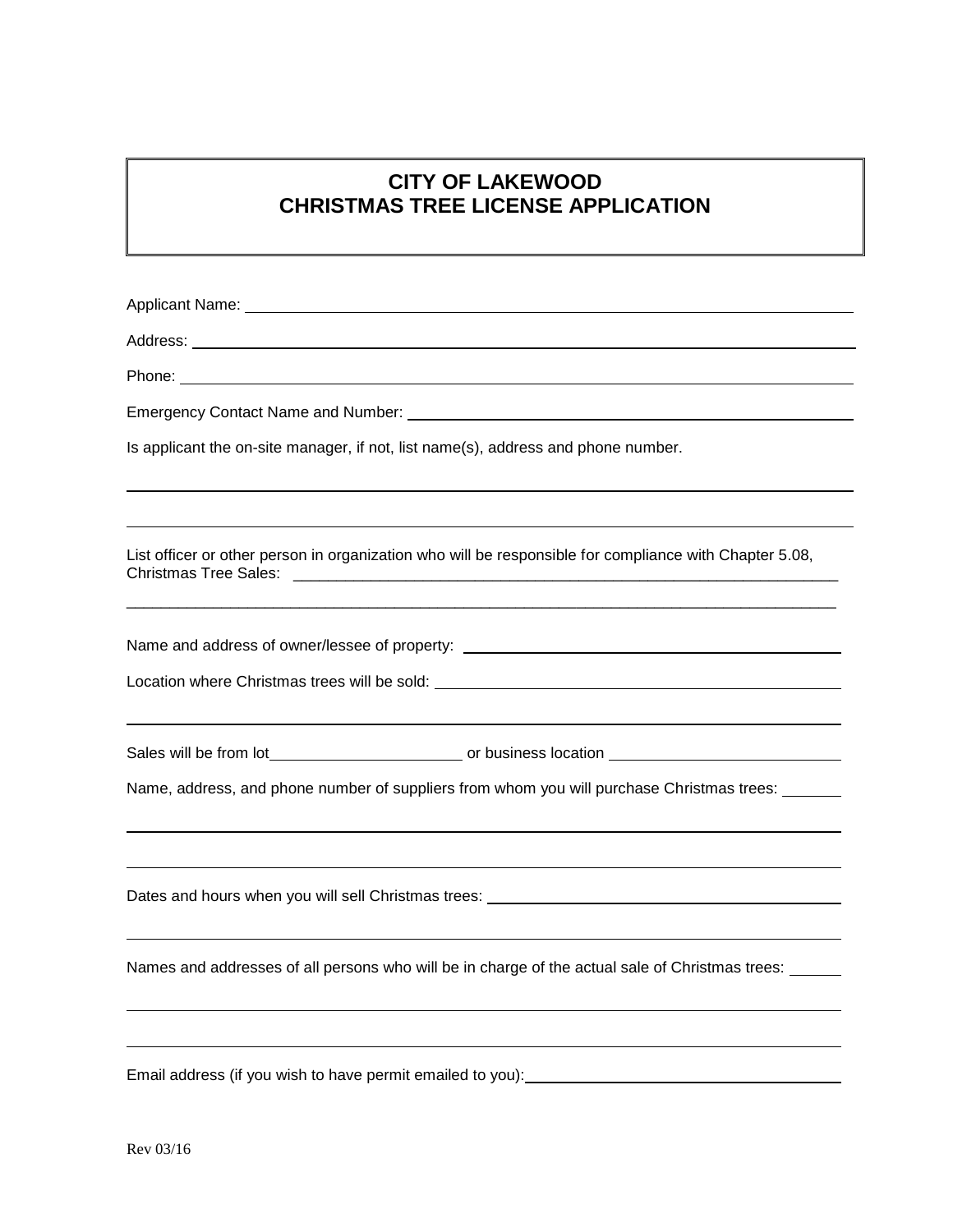I hereby certify that I have received a copy and have read Chapter 5.08, Christmas Tree Sales, from the Lakewood Municipal Code, know the contents thereof; will abide by the provisions thereof; and know that if I do not, any permit issued may be summarily revoked and I and others who may be responsible may be subject to fine or imprisonment or both upon conviction or plea of guilty to charges of violating Chapter 5.08 of the Lakewood Municipal code. I am aware that the \$50.00 application fee is for the processing of this application and is not refundable, and that failure to properly clean up the site by noon, January 15, will result in forfeiture of my \$50 Deposit.

Applicant: \_\_\_\_\_\_\_\_\_\_\_\_\_\_\_\_\_\_\_\_\_\_\_\_\_\_\_\_\_\_\_\_\_\_\_\_ Date: \_\_\_\_\_\_\_\_\_\_\_\_\_\_\_\_\_\_\_\_\_\_\_\_\_\_\_\_\_\_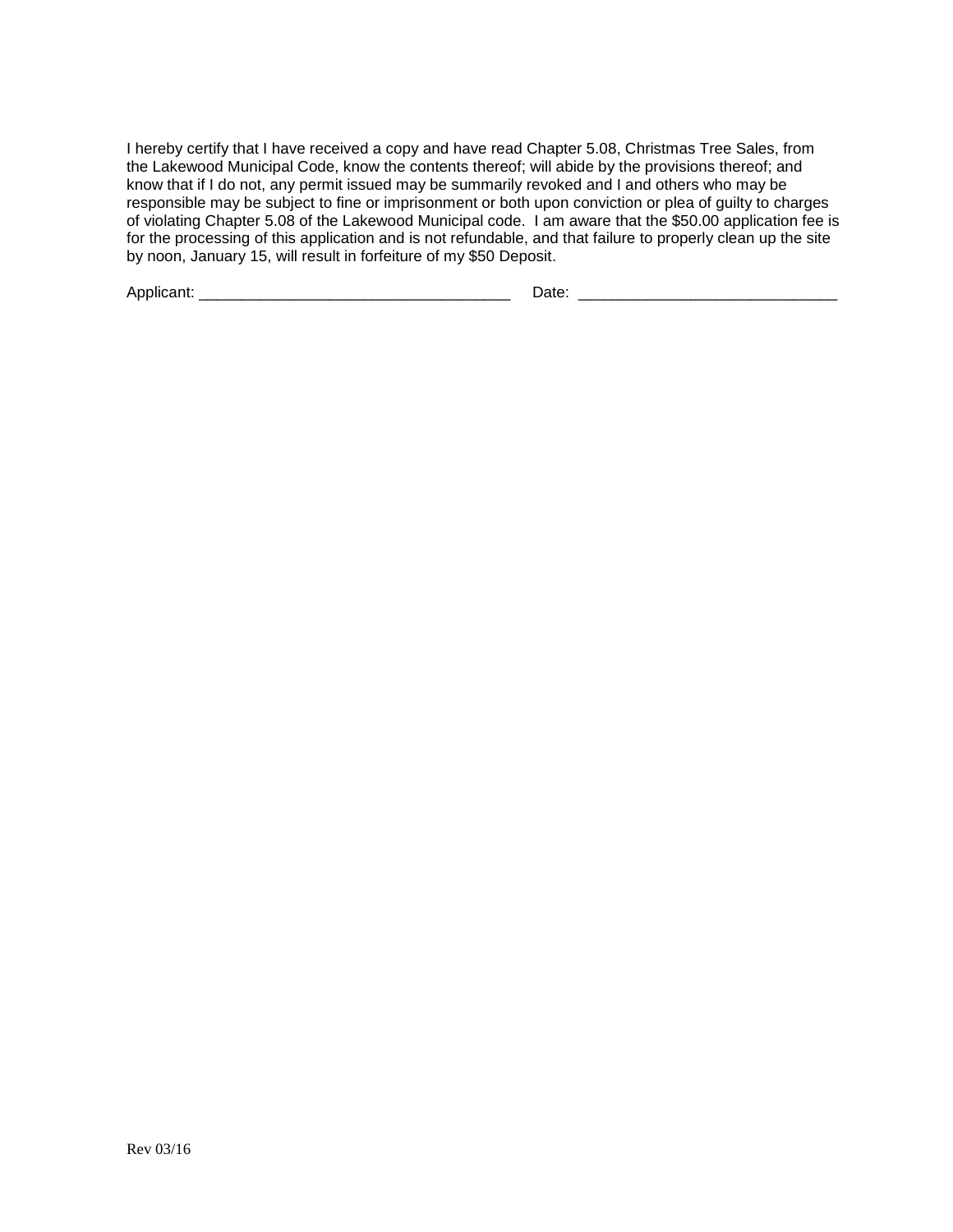# **CITY OF LAKEWOOD**

# **LAWFUL PRESENCE AFFIDAVIT**

I, \_\_\_\_\_\_\_\_\_\_\_\_\_\_\_\_\_\_\_\_\_\_\_\_\_\_\_\_\_\_, swear or affirm under penalty of perjury under the laws of the State of Colorado that (check one):

\_\_\_\_\_ I am a United States citizen, or

\_\_\_\_\_ I am a Permanent Resident of the United States, or

\_\_\_\_\_ I am lawfully present in the United States pursuant to Federal law.

I understand that this sworn statement is required by law because I have applied for a public benefit or I am a sole proprietor entering into a contract or purchase order with the City of Lakewood, in the State of Colorado. I understand that state law requires me to provide proof that I am lawfully present in the United States prior to receipt of this public benefit or prior to entering into a contract with the City of Lakewood. I further acknowledge that making a false, fictitious, or fraudulent statement or representation in this sworn affidavit is punishable under the criminal laws of Colorado as perjury in the second degree under Colorado Revised Statute 18- 8-503 and it shall constitute a separate criminal offense each time a public benefit is fraudulently received.

Print Full Legal Name Date

Signature

For office use only:

Type of identification presented

\_\_\_\_\_\_\_\_\_\_\_\_\_\_\_\_\_\_\_\_\_\_\_\_\_\_\_\_\_\_\_\_\_\_\_\_\_\_\_\_\_\_\_\_\_

| Initials of verifier |  |
|----------------------|--|
|----------------------|--|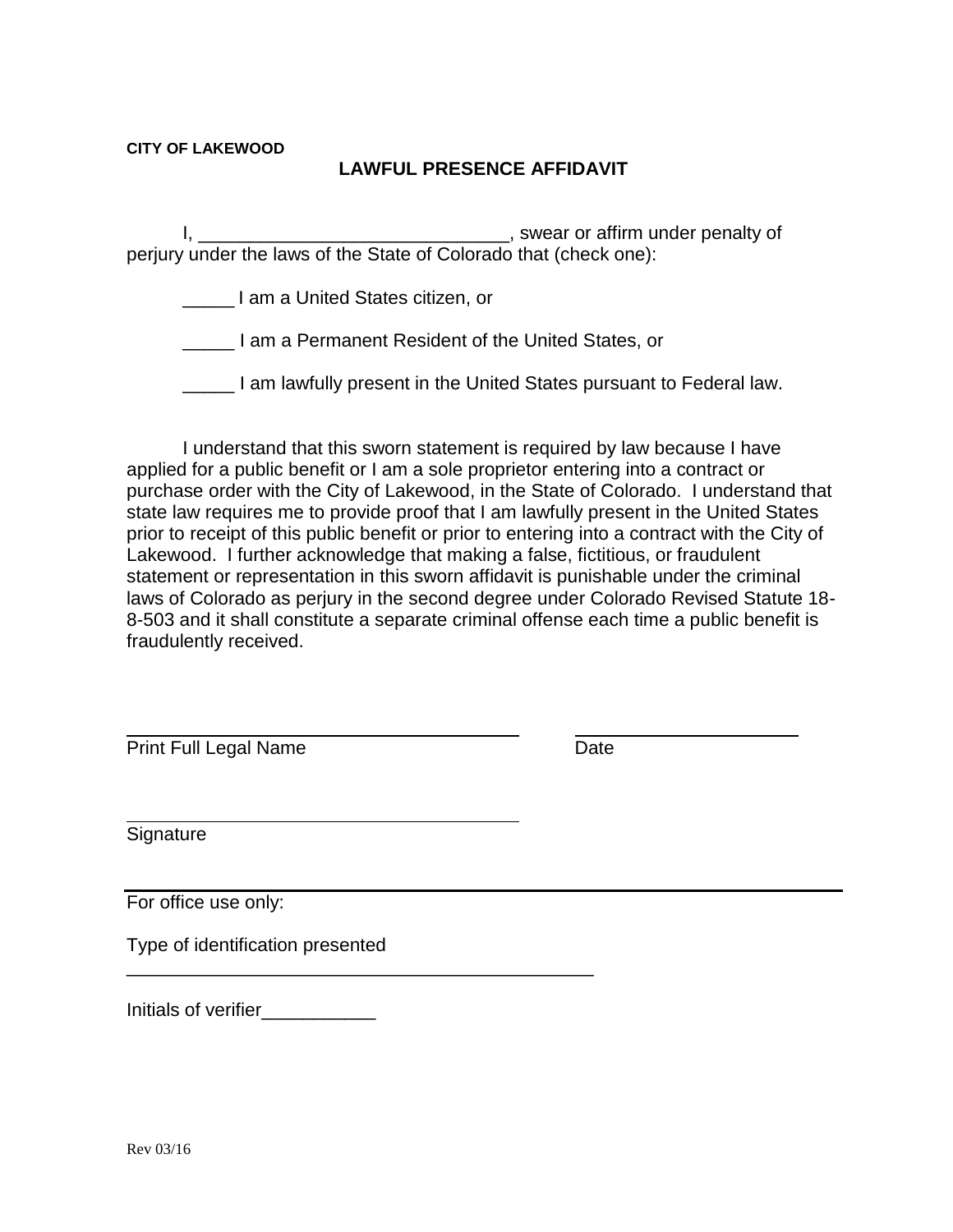#### **Chapter 5.08**

## **CHRISTMAS TREE SALES**

# **Sections:**

- **5.08.010 Required.**
- **5.08.020 Application-Fee-Contents.**
- **5.08.030 Letter to accompany application.**
- **5.08.040 Investigation upon receipt of application.**
- **5.08.050 Issuance of license.**
- **5.08.060 Separate license for each location.**
- **5.08.070 Transfer prohibited.**
- **5.08.080 Term of license.**
- **5.08.090 Licensee's additional rights.**
- **5.08.100 Electrical wiring.**
- **5.08.110 Buildings to conform to building code.**
- **5.08.120 Posting license.**
- **5.08.130 Return of deposit.**
- **5.08.140 Setback.**
- **5.08.150 Time for application.**
- **5.08.160 Revocation.**
- **5.08.170 False statements in application.**
- **5.08.180 Retail nursery defined.**

#### **5.08.010 Required.**

**It is unlawful for any person, firm or corporation, except one operating a retail nursery, as defined in Section 5.08.180, to sell or engage in the business of selling severed fir or evergreen trees (commonly called Christmas trees) at retail or wholesale, in the city without first obtaining a license therefor as provided in this chapter. (Ord. O-84-125 § 1, 1984: Ord. O-70-117 § 1, 1970).**

#### **5.08.020 Application-Fee-Contents.**

**Any person, firm or corporation desiring a license to sell severed fir or evergreen trees within the city shall make application therefor to the City Clerk upon an application form to be furnished by the Clerk, and each such application shall be accompanied by a nonrefundable application fee in the amount of fifty dollars. Each application shall contain the following information, as well as such additional information as may be required by the City Clerk:**

- A. Applicant's name, address and telephone number;
- B. The location and description of the premises where the said trees are to be offered for sale;
- C. The name of the owner (or lessee) of the property where the trees are to be offered for sale;

**D. Such other, further and additional information as may be required by the City Clerk. (Ord. O-81-19 § 2, 1981: Ord. O-70-117 § 2, 1970).**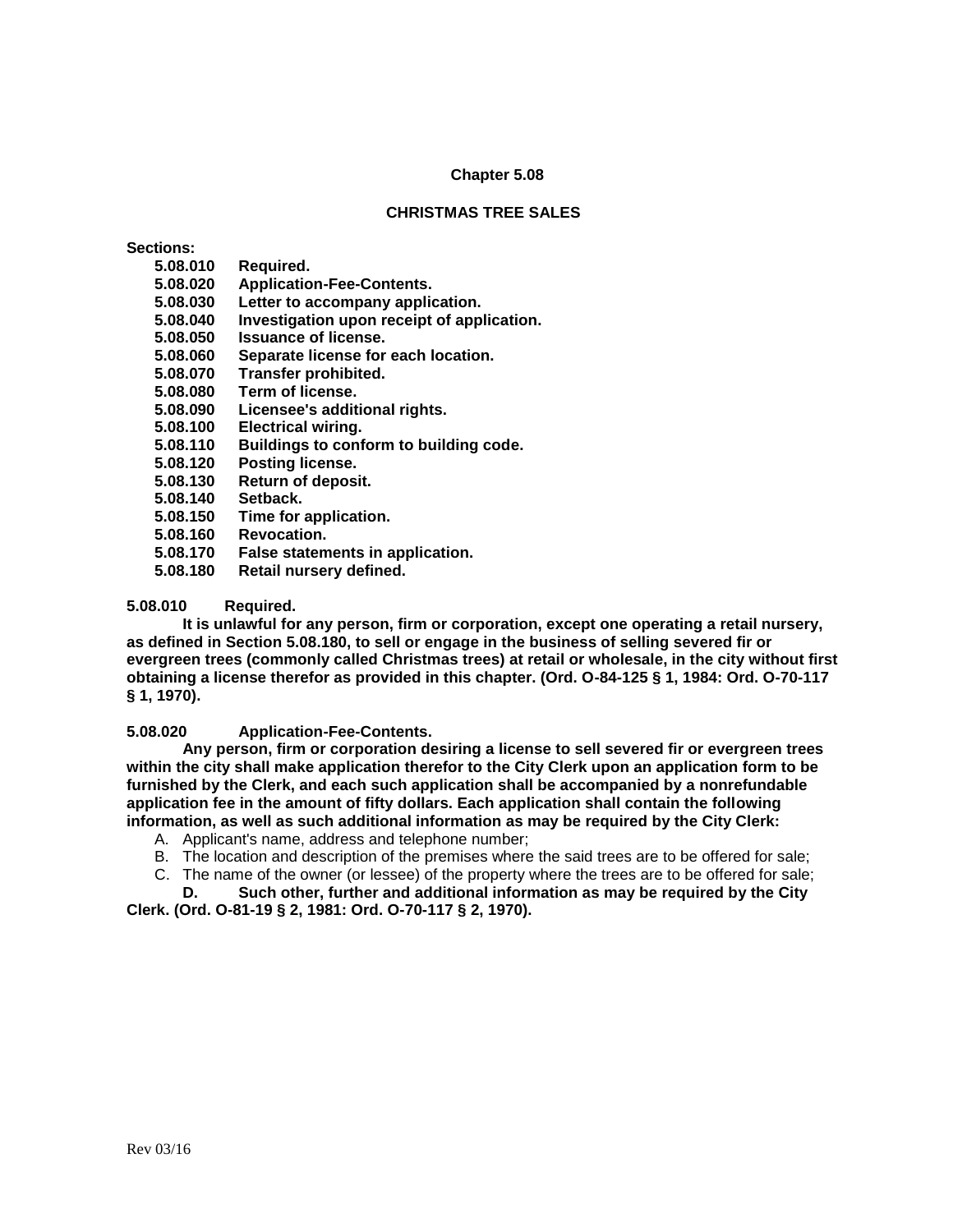**5.08.030 Letter to accompany application.**

**Each such application shall also be accompanied by a letter, contract or lease from the property owner or lessee of the premises where the sales are to be conducted, granting the use of the premises and permission to use the same. (Ord. O-70-117 § 3, 1970).**

# **5.08.040 Investigation upon receipt of application.**

**The City Clerk shall refer the application to the Department of Planning, Permits and Public Works, which shall advise the Clerk as to whether the premises are properly zoned and have sufficient setback space for the sales proposed to be made. (Ord. O-91-59 § 4, 1991; Ord. O-70-117 § 4, 1970).**

# **5.08.050 Issuance of license-Fee.**

**If the City Clerk receives a report from the Department of Planning, Permits and Public Works that the zoning and space available for setback on the premises is appropriate for the sale of Christmas trees, and if the application is otherwise in order and the application fee has been paid, the City Clerk shall issue a Christmas tree sales license to the applicant for sales to be made at the location described in the application upon the payment of an additional fifty dollars as a license fee, and the deposit of fifty dollars in cash, or by certified check, cashier's check or money order. (Ord. O-91-59 § 4 (part), 1991; Ord. O-81-19 § 3, 1981: Ord. O-70-117 § 5, 1970).**

# **5.08.060 Separate license for each location.**

**A separate license shall be required for each location designated by the applicant where trees are to be offered for sale. (Ord. O-70-117 § 6, 1970).**

# **5.08.070 Transfer prohibited.**

**No license issued under this chapter shall be transferred from one firm, person or corporation or location to another firm, person, corporation or location. (Ord. O-70-117 § 7, 1970).**

#### **5.08.080 Term of license.**

**The license shall be issued to be effective beginning the day following Thanksgiving and shall expire as of December 31st of each year. (Ord. O-93-64 § 1, 1993: Ord. O-70-117 § 8, 1970).**

#### **5.08.090 Licensee's additional rights.**

**Any person holding a license to sell trees as aforesaid shall also have the right to sell foliage therefrom or parts of fir or evergreen trees without securing a separate license. (Ord. O-70-117 § 9, 1970).**

# **5.08.100 Electrical wiring.**

**All electrical wiring at each location shall conform with the requirements of the city building code (Chapters 14.02 and 14.06), and must be installed by a registered electrical contractor. The building official shall not issue a permit for electrical installation at a location for the sale of Christmas trees without a showing that a Christmas tree license has been issued for such location, where such license is required. (Ord. O-93-64 § 2, 1993: Ord. O-70-117 § 10, 1970).**